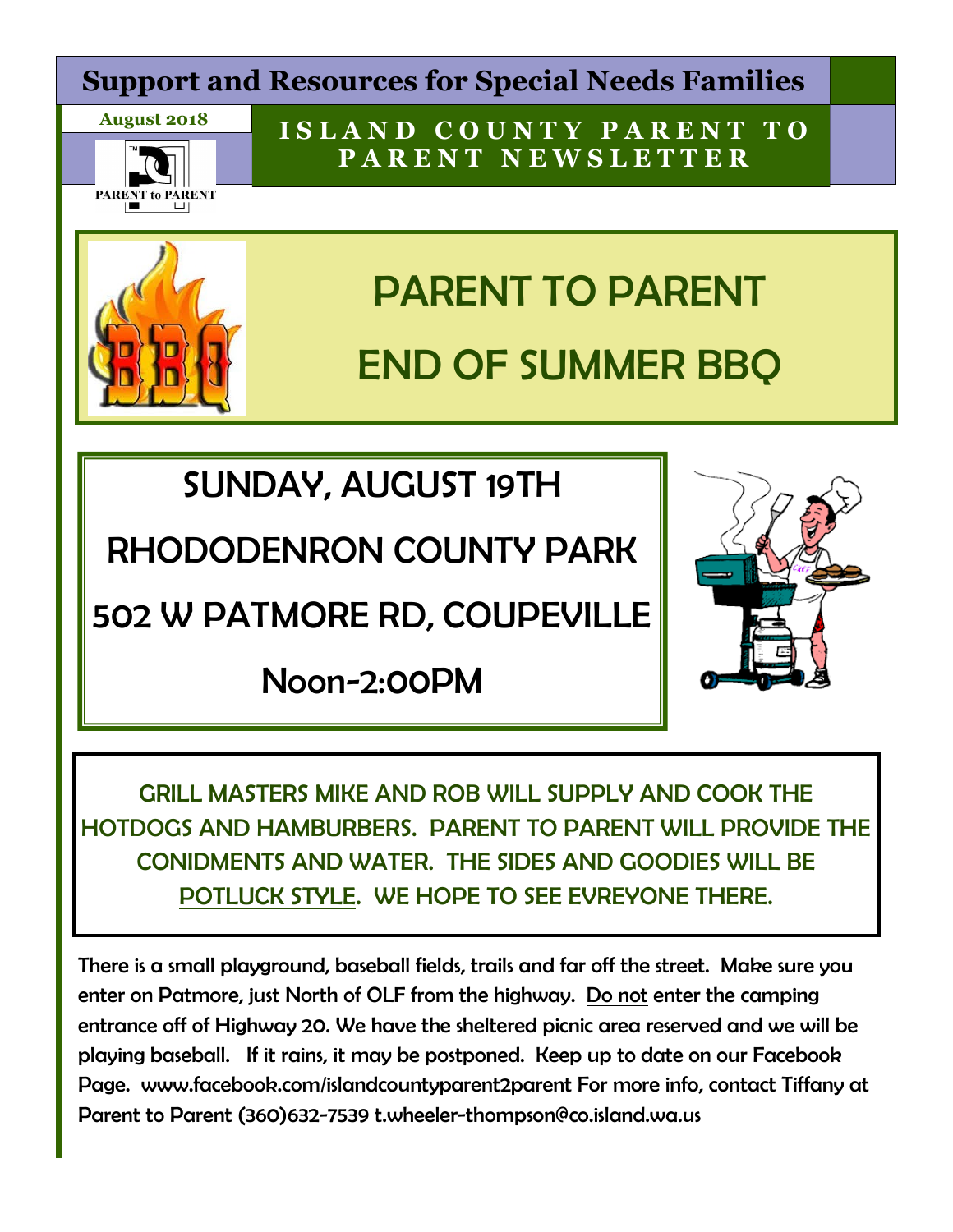# Mark Your Calendars…. More Events



End of Summer BBQ Sunday, *August 19th, Rhododendron Park Noon-2pm.* Grill Masters Mike and Rob will be grilling burgers and hot dogs, the rest will be potluck style. Baseball fun, playground, trails and good people. One of our most attended events.

Outdoor Swimming at Fort Casey Pool, *Monday, August 20th Noon-2pm.* Bring your swimsuit, towel, sunscreen and a picnic. Enjoy summer as it comes to an end. \$5 per swimmer. Lifeguards on duty



Transition Resource Fair, *Tuesday, October 9th* at Coupeville High School 5:00-7:00pm.



Everyone welcome. Geared towards Middle Schoolers on up through Adulthood. More details in next newsletter. Over 20 resource booths and various presenters such as a mini presentation from Seattle Disability Attorney Christy Thompson Ibrahim. (She will be doing a longer, in-depth presentation on Saturday, October 20th regarding Guardianship and Special Needs Trusts October 20th with Parent to Parent).

Whidbey Family Connections, *Thursday, October 18th* at Aptitude Habilitation Services, 6-8pm. Tips and resources for back to school and holiday stress. Childcare available with RSVP smartin@aptitudehabilitationservices.com

Guardianship, Alternatives to Guardianship and Special Needs Trusts: Saturday, October 20th 11:00am-1:oopm. Presented by Seattle Disability Attorney Christine Thompson GUARDIANSHIP Ibrahim on County Commissioner's Hearing Room, Coupeville. Great information ARDIANOMA AND YOUR<br>CHILD WITH<br>special needs for now or future planning. Get one on one time with a disability attorney that can answer your questions. So many different options available so loved ones don't lose benefits.

Halloween Dance Party, our favorite event of the year. *Saturday, October 27th* at Coupeville Rec Hall. Noon-2pm. Wear your favorite costume, dance the day away, arts & crafts, Potluck. Nothing scary please and you are not required to wear a costume. The kids of all ages have a great time.



Holiday Party: Saturday, December 22nd Noon-2pm. Rumor has it that Santa will be making an appearance. Nice celebration of the holidays. Arts, crafts, dessert potluck, and as always, some dancing. Coupeville Rec Hall. More details to follow.

\*Just a friendly reminder that National Night Out is Tuesday, August 7th at Fort Nugent Park. 3:30- 7:30pm Emergency Vehicles, Community Resources, Interactive Displays, Food Booths, Music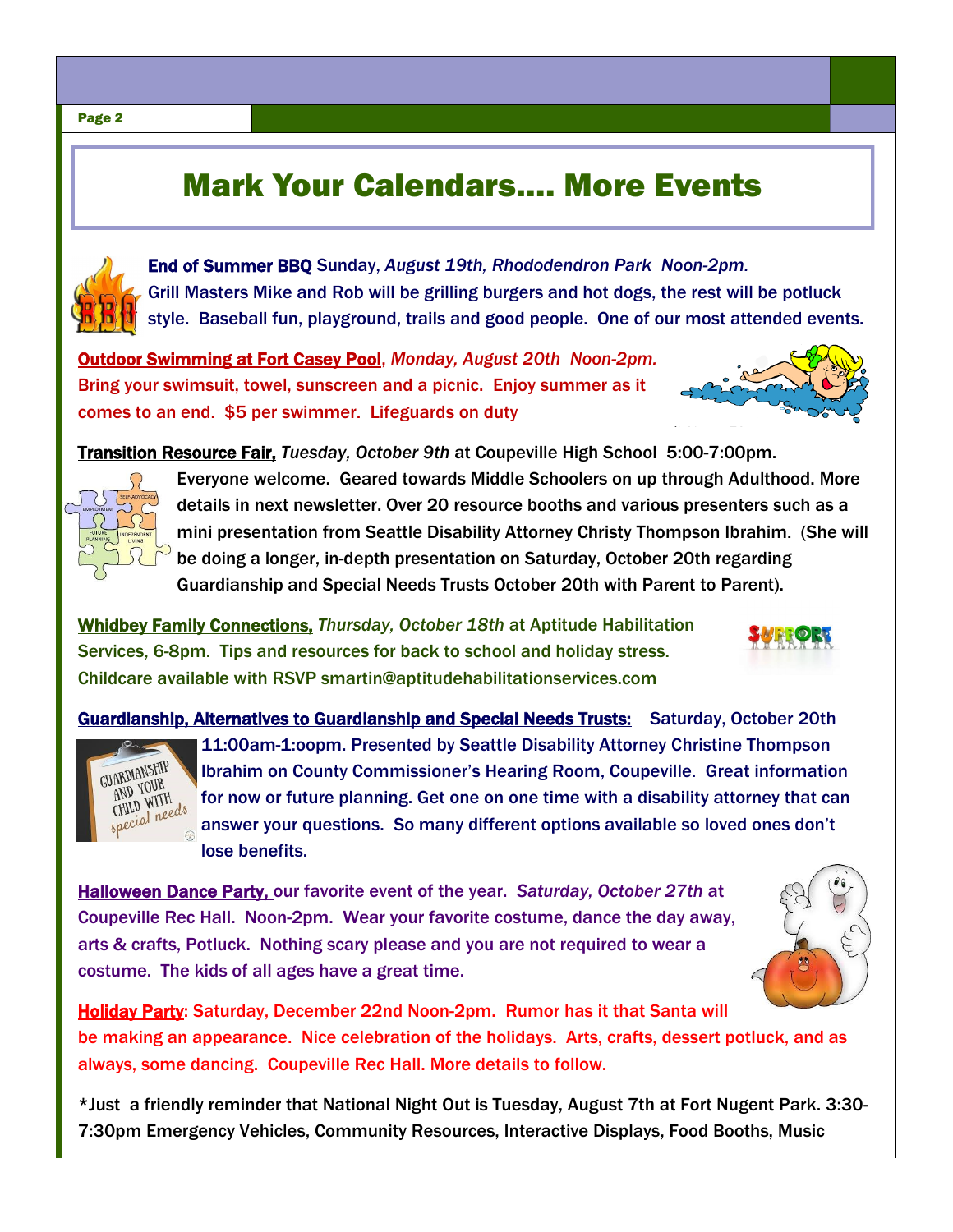# August 2018

### Back-to-School Tips for Students with Special Needs

Back-to-school means back to schedules, back to learning, and sometimes back to stress. With new supplies and clothes, plus new classrooms and teachers, sending your child back to school can often feel like walking into a war zone.

But it doesn't have to be so. With a bit of planning, and keeping your child's sensory needs as well as special learning needs in mind, you can provide your child with a smooth transition back to one of the most positive experiences possible.

#### **Stay Organized**

The most important thing is to get organized! If you are a less-thanorganized parent, start early getting schedules, clothes, and school

supplies in order, not only for your child but for yourself as well. You may need to reorganize the school supply list to minimize shopping excursions.

Do you want your child with you selecting from a plethora of supplies or might it be

better to head out on your own? Does your child need to take in 50 pencils the first day, or can it be one or two to get started? More is not always better.

**If your child is has an IEP, be sure you've scheduled a meeting with teachers so everyone is clear as to expectations and goals, including your child. \***One suggestion I have, that I have done every year for my child, email the teacher as soon as I know who they will be for the next school year. General Teacher, Special Ed, new therapists, etc.. I email them directly and introduce myself before school starts. Give them my contact info, what my daughter has done/accomplished/challenges over the summer. Tips and tools that can help them be successful with my daughter.

#### **Be Positive**

Children pick up on your mood, expectations, frustrations, and disappointments. Of course, they also pick up on your excitement, pleasure, anticipation, and gratitude. Be sure you are starting the year off in a positive manner.

If you do have concerns, take them to the school, not to your neighbor or friend, and definitely not to your child. Clear, articulate, and kind communication skills are learned at home and will help your child self-advocate from an early age.

#### **Dress for School Success**

Is your child a sensory seeker, or in need of special clothing? New is not always a great way to start off. Be sure clothing is soft, comfortable, and provides pressure if needed to calm and comfort. Tagless shirts, compression vests, and other sensorysavvy clothing items can help kids adjust and perform at their best. By applying compression to the joints, a compression shirt or garment can provide an all-day hug to calm, engage, and help with focus.

#### **Weight Them Down and Let Them Move**

If your child has a hard time sitting still, try a wiggle

seat, weighted vest, or lap pad. Your student might also like a wiggle cushion or ball chair for school or during homework at home. Sensory filters such as weight and movement can really help children transition well to school and not lose touch with their physical needs.

**Behavior and Rules** 

Talk to your child about school expectations—and yours as well. Be sure your kids know the rules. Have them repeat those rules back to you, so you are clear that they are aware and understand. Give them space to voice any concerns as well.

If your child needs assistance with emotional intelligence, regulation, or social communication, be sure to discuss this with the teacher and to give your child ample opportunity to express himself or herself.

#### **Eat Well**

Providing a healthy breakfast, lunch, and snack can make a huge impact on how kids perform, as well as on how they feel as they manage their day. Be sure to stock up on easy-to-access fruits and vegetables. In addition to edibles, some students can benefit from a chewy or fidget to have throughout the day to help ease stress.

Keep in mind that your child's well-being is the most important back-to-school preparation. Addressing sensory, physical, and psychological needs as kids head back to school can help ensure that everyone has a great back-to-school experience. **Be sure to address your own as well!**  WRITTEN ON AUGUST 21, 2017 BY: Ilana Danneman